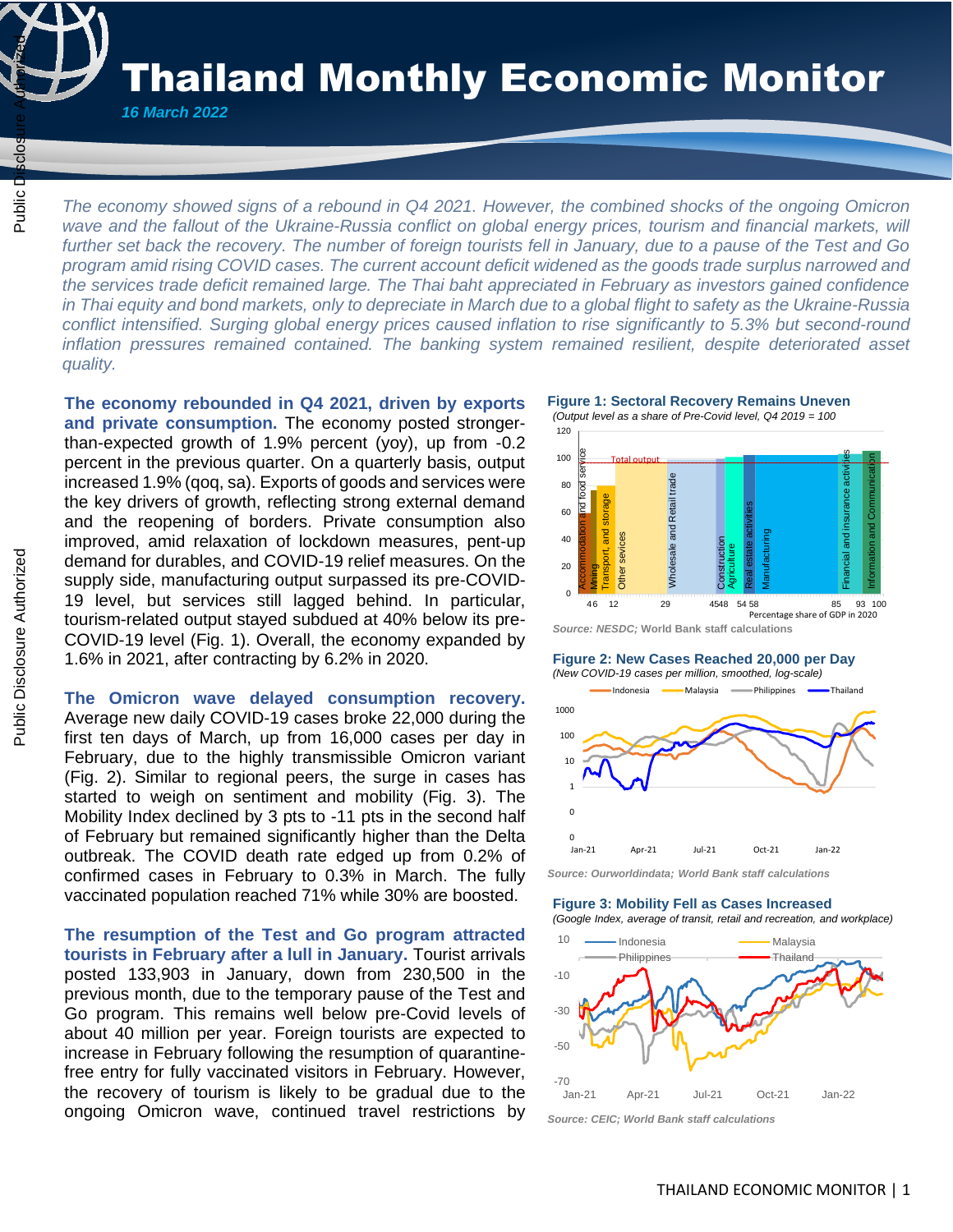China, and the Ukraine–Russia conflict. Over the past 3 months, Thailand relied mainly on visitors from Europe, which accounted for more than 60% of tourist arrivals.

**Headline inflation rose to 5.3% in February, breaching the central bank's target due to surging energy prices.** Core inflation also started to pick up from 0.5% to 1.8% (Fig. 5). Second-round inflation pressures have been largely contained due to the oil subsidy and subdued domestic demand (Fig. 6). However, second-round effects may potentially materialize if global oil prices continue to rise and the output gap closes. The government recently extended the cap on diesel until the end of May at 30 baht/liter, funded by the state oil fund and a cut in the diesel excise tax. The government estimated that the tax cut between February and May could reduce fiscal revenue by THB 17 billion (0.1% of GDP). The co-payment scheme, under which the government pays 50% of the cost of food and general goods purchased by participants, was also extended at the amount of THB 43 billion (0.3% of GDP) to help offset household cost of living. The fiscal cost could become larger if the global oil price continues to rise.

**The current account deficit widened as the goods trade surplus narrowed and the service trade deficit remained large.** The current account deficit widened to THB 2.2 billion (7% of GDP) in January, the largest deficit in 5 months (Fig. 7). This reflected a significant decline in the goods trade balance as export growth slowed to 7.9% (yoy), from 23% in the previous month, due to softening external demand, while strong import growth continued at 21.6%. The services and income balance remained in deep deficit at 9% of GDP due to low tourism receipts and the high cost of freight.

**The Thai baht appreciated in February, but the trend reversed in March amid a global flight to safety.** The baht appreciated in February to 32.7 against the US dollar. The Real Effective Exchange Rate (REER) outperformed the rest of Asia and appreciated by 1.7% during the same period, reflecting investor confidence in the economic outlook. However, the Thai baht started to weaken in the beginning of March as a global flight to safety took hold. Thai bond and equity markets registered net outflows for the first time in 6 months at THB 46 billion (Fig. 8).

**The Russia-Ukraine conflict could impact the economy via energy prices, trade and tourism, and financial market volatility.** Although the economy does not directly rely on energy imports from Russia, the impact of the Russia-Ukraine conflict is likely to be felt via rising global energy prices. Thailand is a net importer of energy, with an energy trade deficit of 4.5% of GDP in 2020 (Table 1). A price spike could affect the headline CPI, the fiscal costs of the diesel and LPG





*Source: MOTS, CEIC;* **World Bank staff calculations**

**Figure 5: Headline and Core Inflation Ticked Up** *(Percent year-on-year)*



*Source: MOC; CEIC;* **World Bank staff calculations**

## **Figure 6: Energy and Food Prices Drove Inflation in February**

*(Percent, numbers in parenthesis are weights in CPI basket)*



*Source: MOC; CEIC;* **World Bank staff calculations**

**Figure 7: The Current Account Deficit Widened**  *(USD Million)*

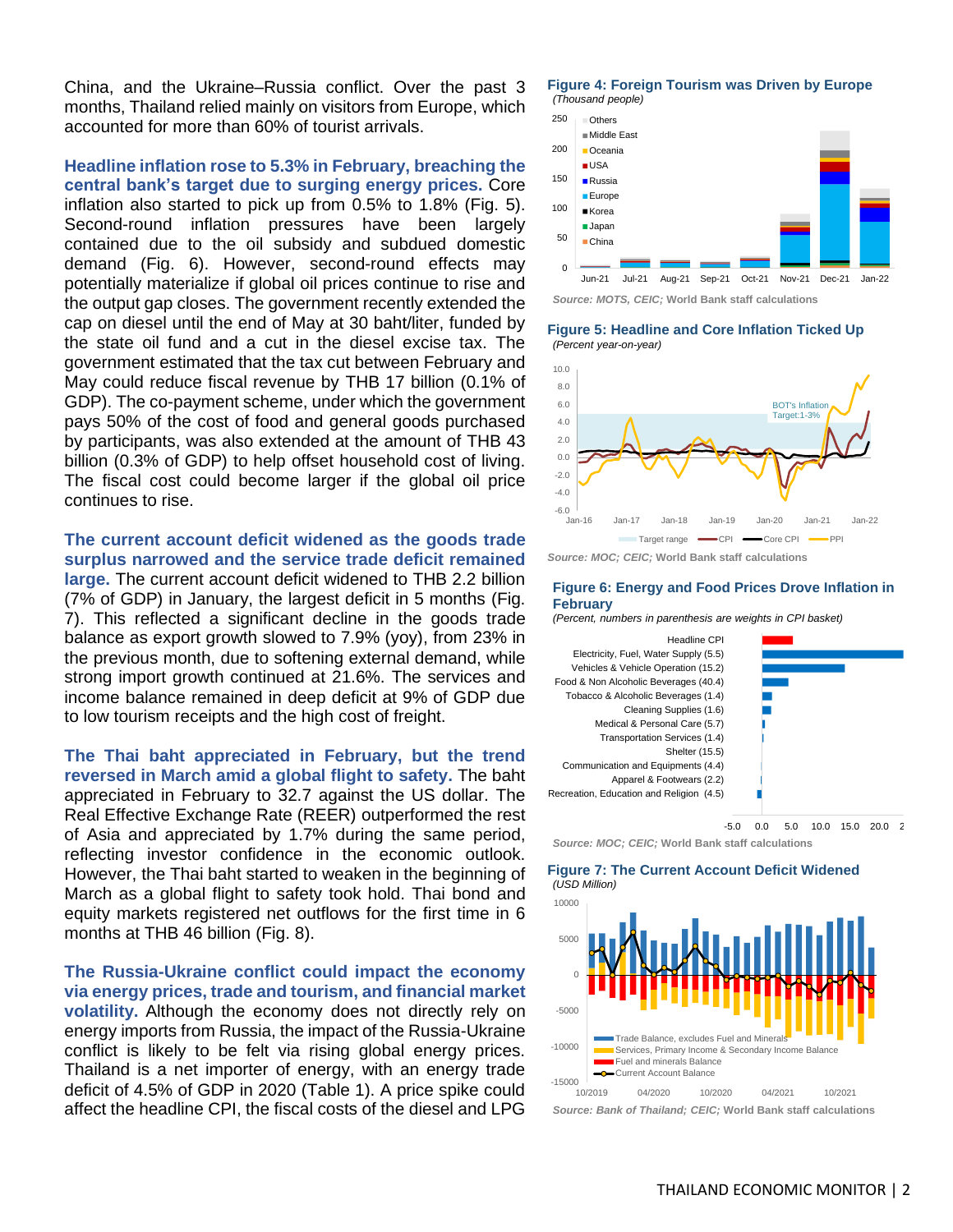subsidies, and lead to a deterioration of the current account balance. The latter is likely to be additionally affected by weaker global demand and tourism. Since the reopening of borders in July 2021, Russian tourists accounted for 6% of total foreign visitors. Portfolio flows to stock and bond markets could become more volatile as the Thai economy is reliant on imported oil. However, Thailand continues to maintain relatively strong buffers against external shocks, including high foreign reserves and relatively low foreign holdings in the sovereign bond market.

# **The Thai banking system remained resilient in Q3 2021**

**with sufficient capital and liquidity buffers.** The systemwide regulatory capital to risk-weighted assets ratio (CAR) remained stable in Q3 2021, above the minimum regulatory requirements as well as the Basel III minimum required level. Thai commercial banks also maintained adequate liquidity (Figure 9), with a liquidity coverage ratio of 186.6%, well above the minimum regulatory requirement of 10% (Figure 10). Banking sector profitability showed a stabilizing trend after a significant decline from pre-pandemic levels with return on assets and return on equity at 1.0% and 7.2% respectively. Asset quality deteriorated as nonperforming loans to total gross loans rose slightly and special mention loans increased significantly from 2.8% of total loans end-2019 to 6.4%. In addition, as of end-2021, NPLs for SMEs edged up from 7.0% in 2020 to 7.5% of total SME gross loans, while NPLs for large enterprises declined from 2.1% of non-SME gross loans to 1.9% during the same period. The financial assistance measures to support borrowers may mask underlying vulnerabilities in loan quality, which could deteriorate further as some of these measures expire in 2022. The increase of household debt from 79.8% of GDP at the end of 2019 to 89.3% could negatively impact the financial sector.

# **Figure 8: Financial Inflows Rose Substantially During Jan-Feb 2022**

*(Left: THB million, Right: THB per US dollar)*



*Source: SET; Thai BMA; CEIC; World Bank staff calculations*

#### **Figure 9: Capital to Risk-Weighted Assets Remained Stable in Q3 2021 Sector**



**Figure 10: Liquidity Coverage Ratio was Well Above the Minimum Regulatory Requirement** 



*Source: Bank of Thailand, IMF FSI, and World Bank staff analysis*

|                    | Share of<br><b>Energy Imports</b><br>from Russia | <b>Net Energy</b><br><b>Exports</b><br>(% of GDP) | <b>Current</b><br><b>Account</b><br><b>Balance (%GDP)</b> | <b>Foreign holding</b><br>aovernment<br>debt (%total) | <b>International</b><br><b>Reserve</b><br>(% | Share of<br><b>Exports to</b><br><b>Russia</b> | Share of<br><b>Exports to EU</b> |
|--------------------|--------------------------------------------------|---------------------------------------------------|-----------------------------------------------------------|-------------------------------------------------------|----------------------------------------------|------------------------------------------------|----------------------------------|
| <b>Thailand</b>    | 4.1                                              | $-4.5$                                            | $-1.6$                                                    | 13.4                                                  | 40.6                                         | 0.3                                            | 8.9                              |
| <b>Philippines</b> | 2.4                                              | $-2.0$                                            | $-1.0$                                                    | 1.9                                                   | 24.3                                         | 0.1                                            | 10.7                             |
| Malaysia           | 2.3                                              | 1.1                                               | 3.6                                                       | 25.9                                                  | 28.7                                         | 0.3                                            | 9.6                              |
| Indonesia          | 1.2                                              | 0.9                                               | 0.4                                                       | 19.1                                                  | 11.1                                         | 0.6                                            | 8.8                              |

#### **Table 1: Economic Exposure Ukraine–Russia Conflict**

*Source: IIF, Asia Bond Online; Trade map; Haver Analytics; CEIC;* **World Bank staff calculations**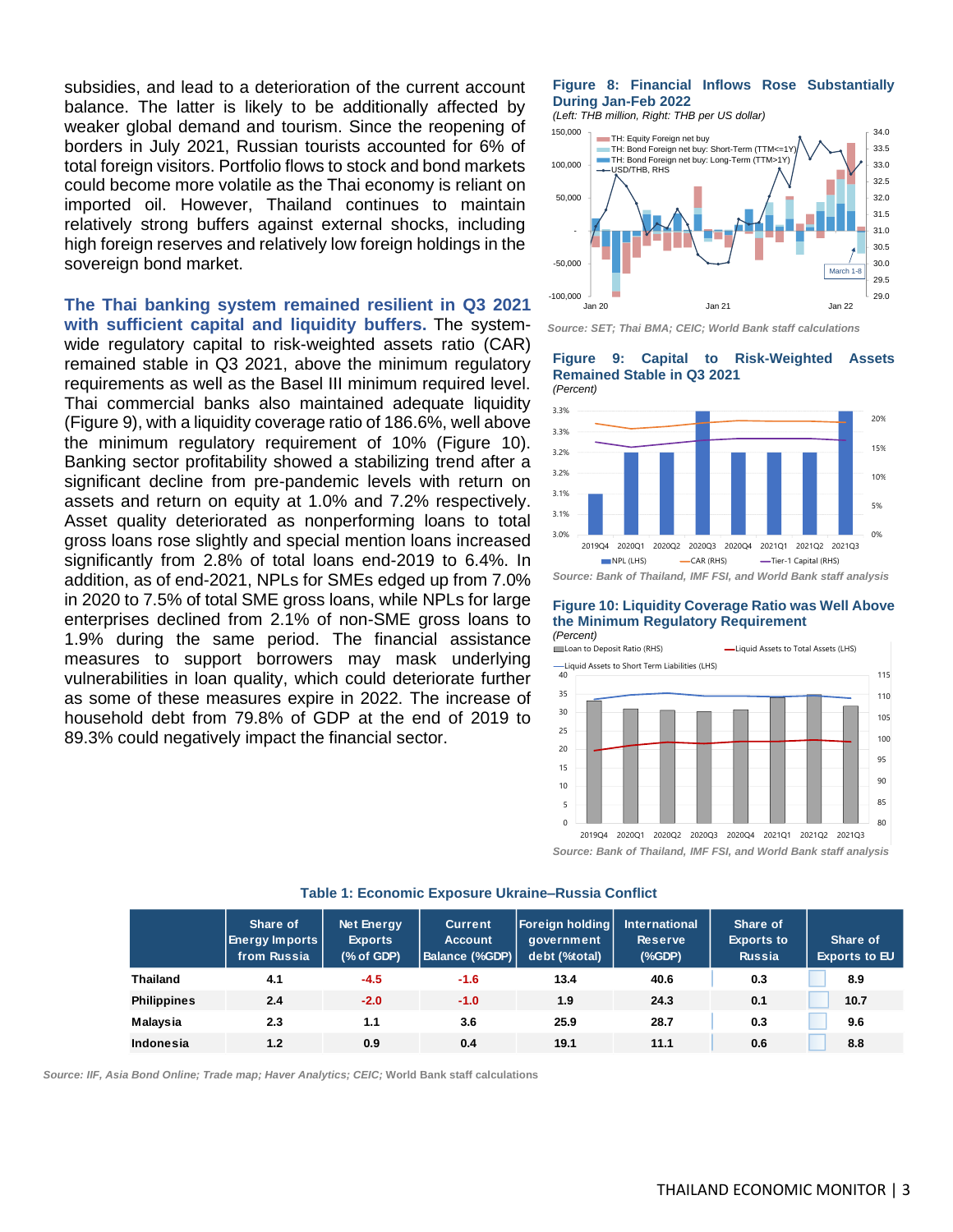# **Issues to Watch:**

- Inflation: Will rising prices of raw food and energy significantly affect core inflation and wages?
- Trade: Will the Russia-Ukraine conflict cause a significant decline in merchandise exports, disrupt supply chain and lower tourism receipts?
- COVID-19: Will the government continue loosening COVID-19 restrictions?

# **News Highlights:**

- The government has two choices to cope with the upsurge in global oil prices (Bangkok Post[, Link\)](https://www.bangkokpost.com/business/2275367/state-mulls-reply-to-oil-price-spike)
- The BoT is concerned about inflation, but believes the Thai economy will recover this year (Bangkok Post[, Link\)](https://www.bangkokpost.com/business/2271611/bot-in-inflation-warning)
- Consumers will be affected by the higher cost of living and become more cautious with spending (Bangkok Post, [Link\)](https://www.bangkokpost.com/business/2276203/exploring-factors-driving-the-inflation-uptick)

*Prepared by Warunthorn Puthong, MTI, Uzma Khalil, FCI, under the guidance of Kiatipong Ariyapruchya and Kim Alan Edwards. For further questions, please email [wputhong@worldbank.org](mailto:wputhong@worldbank.org)*